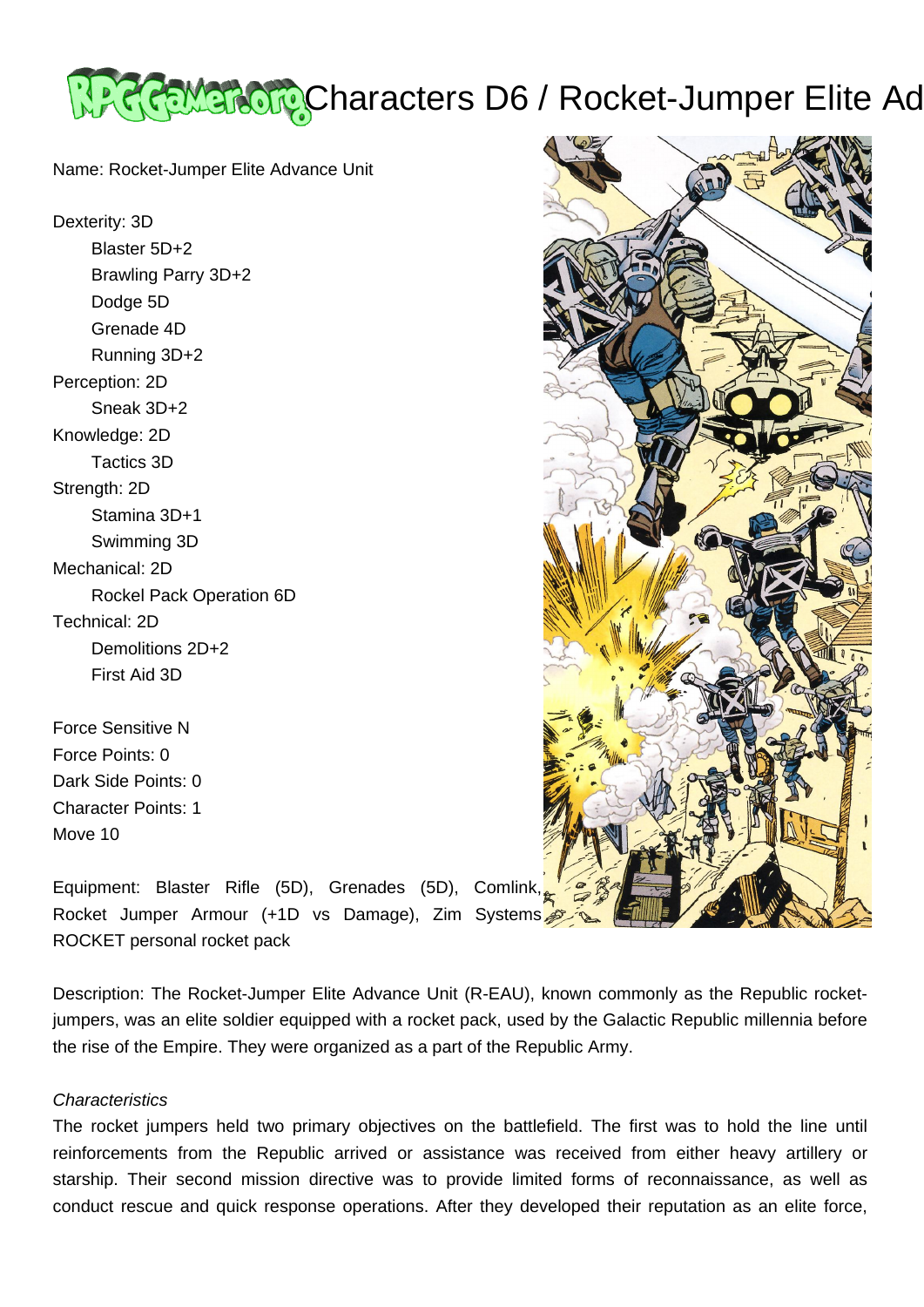the rocket-jumpers began to participate in special ops missions such as VIP extractions as well as the destruction of enemy weapon emplacements. Republic rocket-jumpers were also deployed to break stalemates and sieges by dropping straight into the heavy fighting. While these were the normal purposes of the unit, it was known that they were also capable of taking part in large scale engagements where they served as a forward response element.

Due to the group being an elite unit, as well as the dangers faced on their missions, only the most skilled of combat officers and soldiers were allowed to join them. Out of those that joined, only 8% of candidates managed to receive a rocket-jumper billet. Those soldiers part of the unit were infamous for their bizarre behavior when not on duty hours, with it being noted that they engaged in drinking, fighting, and a number of stunts. It was known that most patrons avoided locales where rocket-jumpers congregated and such locations were the most difficult to insure in Galactic City.

Despite all this, they were dedicated soldiers while on a mission and maintained that discipline on the field. They were expected to succeed on the battlefield, or die trying. Due to their high level of discipline, they refused to fail or surrender under any circumstances, putting their mission objectives before anything and everything else. This meant that only the most qualified as well as dedicated of troopers were allowed to serve the Republic in the role of rocket-jumpers.

They were equipped with a Zim Systems ROCKET personal rocket pack, armor, 0033X grenades, and a pulse-wave rifle.

## **History**

The unit was initially formed in the year 11,000 BBY when a reliable form of jet-propelled packs was developed. During the Pius Dea Civil War, which ended Pius Dea domination over the Galactic Republic, rocket jumpers played an important role in the Jedi victory over Pius Dea forces on Ord Carida. Since that time, they participated in major battles which included the Second Herglic Feud, the Waymancy Storm, the Gank Massacres and the Quesaya Border Conflict. Senator Netus served with them prior to his service as Minister of Defense. During the Great Droid Revolution, they were defeated by Juggernaut war droids in a battle over Monument Plaza on Coruscant.

They were also deployed in support of the Beast Riders during the Second Battle of Onderon and served in the Quesaya Border Conflict. They were carried aboard rocket-jumper troopships.

They were ultimately disbanded in the year 1000 BBY, following the Ruusan Reformation which saw the Republic Army vanish and be replaced by the Judicial Forces. While they no longer operated, the tactics of the group continued to live on. During the Clone Wars, the newly formed Grand Army of the Republic made use of clone jet troopers that employed the same lightning tactics as the old rocket-jumper divisions. The Galactic Empire also continued the practice by commissioning Airtrooper military units. In this later era, the Republic rocket-jumpers were one of a number of special forces noted in the history of the galaxy, where they stood alongside such units as the Freedom Warriors and Atrisian Assault Corps.

## Legacy

By the time of the Galactic Empire, the stormtrooper TX-5532 cited the Rocket-Jumper Elite Advanced